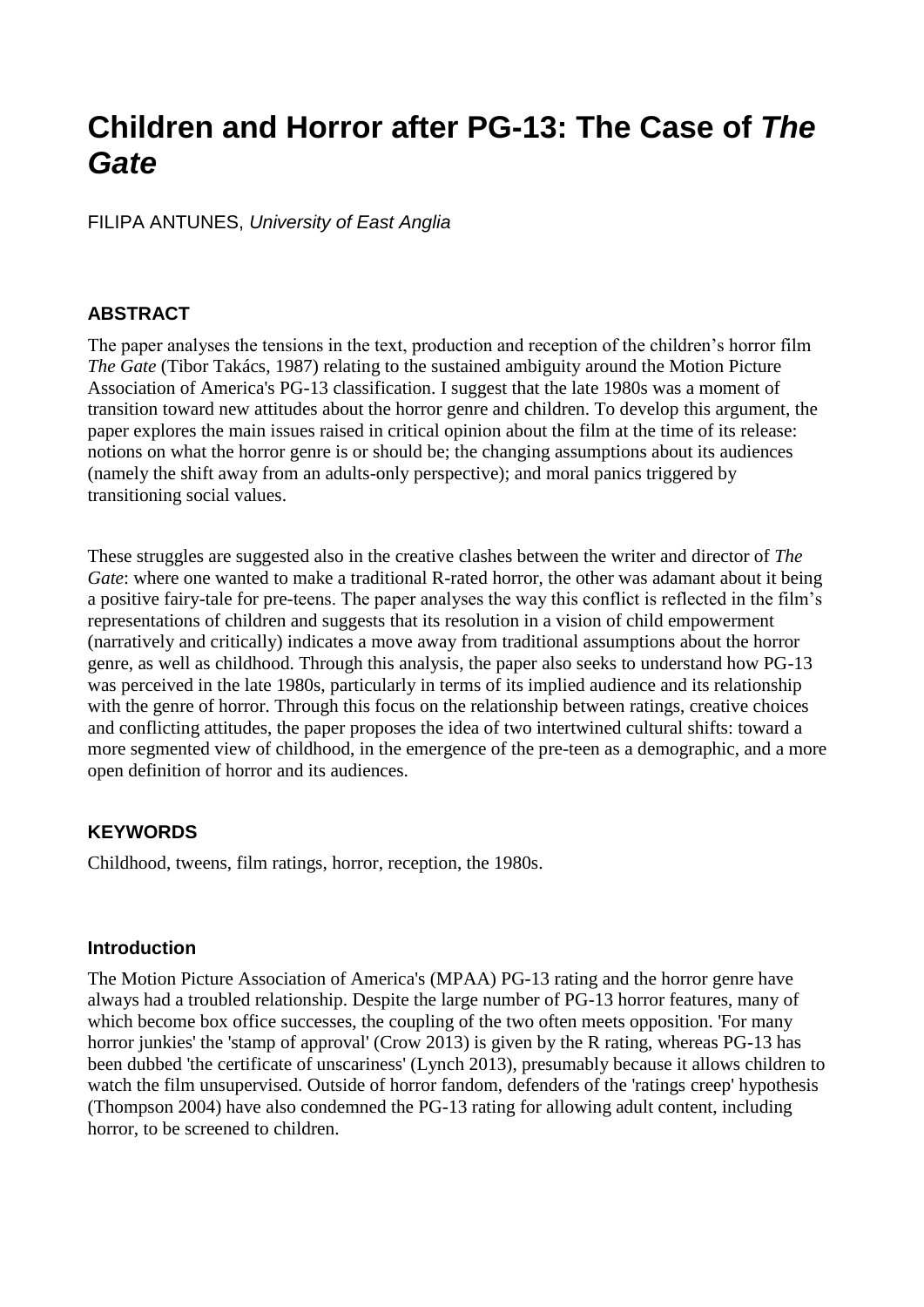The problem of children, and specifically the problem of children watching horror, is a central issue with PG-13, harking back to 1984, when debates around the violence and horror in *Gremlins* (Joe Dante, 1984) and *Indiana Jones and the Temple of Doom* (Steven Spielberg, 1984) prompted the MPAA's introduction of the category. Although studios were favourable to the new rating because of the increased flexibility it promised, some critics worried that this new rating would allow horror and other adult content to seep below the restricted frontier imposed by the R rating. (Prince 2002, 367). Both of these predictions came true to an extent, as, by toning down intensity, filmmakers could now release horror films for all audiences, not just adults.

And, indeed, this is what happened. The late 1980s saw a number of child-oriented horror titles released under the PG-13 classification: *Critters* (Stephen Herek, 1986) and its sequels (1988, 1991 and 1992), as well as *The Gate* (Tibor Takács, 1987), *The Monster Squad* (Fred Dekker, 1987) and *Lady in White* (Frank LaLoggia, 1988), among others. These were films intended by their filmmakers to fit the horror genre but which, by virtue of the new rating, targeted themselves almost exclusively to a young demographic, challenging the notion of horror as a restricted genre not suitable for children.

It is useful to point out that debates over PG-13 at the time of its creation were often tied to the distinctions 'between teenagers and preteens' (Vaugh 2006, 117), indicating that PG-13 signposted a social and cultural separation of the two demographics — and, correspondingly, a shift in notions of suitability. Nevertheless, this distinction between teens and pre-teens was not clear, even after PG-13 was established. Talking about his experience with *The Gate*, which is aimed at pre-teens, Takács has said: 'People really never talked about tweens as an age group back then. Now Disney specifically caters to them quite a bit. At the time, though, people just lumped tweens in with teenagers' (Saucedo 2012).

If a distinction between teenagers and pre-teens as different age groups was only in its inception stage in the late 1980s, and if this distinction is intertwined with the PG-13 audience, then two questions arise: how was the PG-13 horror audience conceptualised? And how is the emergence of this new audience related to changing understandings of the horror genre? To answer these questions, I will take *The Gate* as my case study. This joint USA/Canada production was a box office success of 1987 (Box Office Mojo) and currently enjoys a quiet reputation as a 'cult hit' (Orange 2009) and a 'classic horror' that 'traumatized a generation' (Webb 2012). But despite its achievements, *The Gate* was a conflicted production, stuck between the different creative visions of Michael Nankin, the film's writer, who wanted to make a traditional adult-oriented, R-rated horror film, and the director, who was adamant about this being an unrestricted fairy-tale for pre-teens.

Critical reception was also mixed. If some found it 'sweet' (Steinmetz 1987), others, like Kim Newman, described *The Gate* as one of the 'kiddie comedies' that 'reduce the genre to the level of *Scooby-Doo, Where Are You?*' (Newman 1988, 204). Along similar lines, Andrew Dowler of Canada Cinema wrote: 'There is one thing, and one thing only, worth saying about *The Gate*: it is a vicious, venal lie, a corruption and denial of the highest values of art and the core value of fairy tales' (Dowler 1987). Both of these critics suggested that *The Gate* did not achieve anything of note, artistically or otherwise: for Dowler it is merely 'decent', for Newman an irrelevant example of 'safe horror'. These comments on the film's supposedly undeserved notoriety were echoed by other critics: Gordon Walter refers to the 'rather routine horror-film scaffolding' (1988), and Michael Wilmington accuses it of being 'sub-Spielbergian stuff' and 'hopelessly copycat' (1987).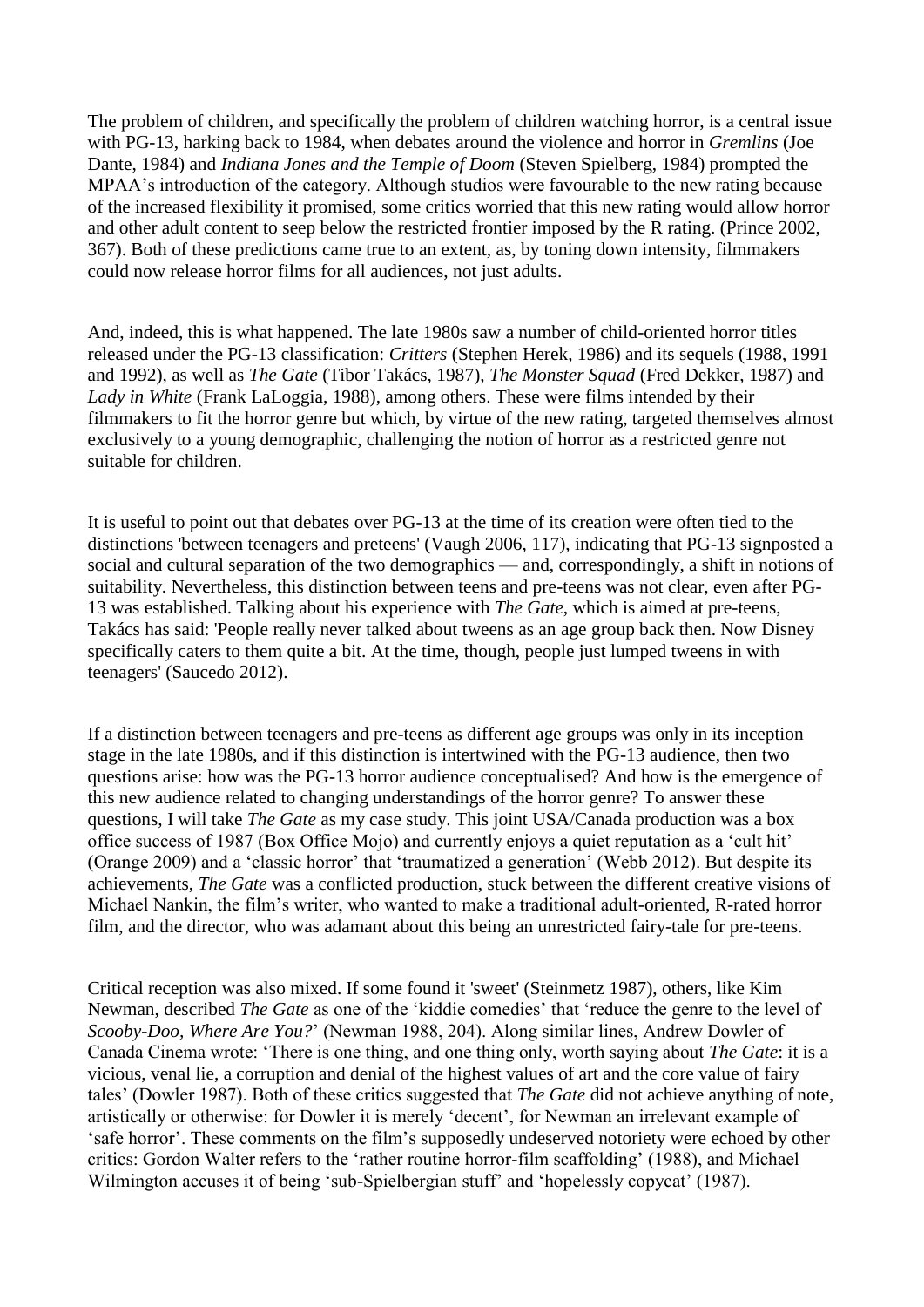It is curious, however, that a sub-standard film would provoke such strong opinions, and that a copycat would be remembered decades later as a classic of the horror genre. Instead, as concerns over the corruption of the horror genre and the corruption of the moral values transmitted to children is frequently mentioned, it seems to be the case that *The Gate* evoked anxieties over the possibility that both the genre and the demographic were in transition toward new paradigms – specifically, that a *new* demographic, the pre-teen, might have emerged as a de facto audience for horror.

The article is divided in two sections. In the first, I will focus on the external tensions reflected in the film's critical reception, mainly referring to the horror genre and its relationship with children. The analysis focuses on comparing and contrasting creative intention and critical opinion on notions of what the horror genre is or should be (regarding its intensity, its rating and its audience), and moral panics triggered by transitioning social values, proposing a climate of extreme ambiguity and uncertainty over the boundaries of horror. The second section examines the internal ambiguities of The Gate regarding children and horror. Here my analysis will be framed around the tension between Nankin and Takács and their respective attitudes toward horror and childhood. Their conflicting views are reflected in the text, specifically in its representations of children: starting out as Othered figures, in line with traditional horror representations (Wood 2003; Paul 1994; Lury 2010), the children are eventually empowered. The triumph of a more child-centred horror narrative points toward a desire to move away from traditional assumptions about children in horror, as well as children as audiences of horror.

## **Blurring boundaries: horror audiences, moral panics and PG-13**

Two issues seem to have been of particular interest to critics and reviewers of *The Gate*: assumptions about children; and the horror genre. These topics were often discussed together, in a way reminiscent of the controversies that first prompted the creation of PG-13, with frequent mention of ideas of cultural dominance and morality. In this section, I will discuss the confusion, disappointment and even anger subjacent to some critics' opinions on *The Gate*, contrasting them with examples of positive reception and statements made by Takács on the film's intentions. In so doing, I will demonstrate the persistent social and cultural tensions around the topics of children, horror, their boundaries and the moral values implicit in them.

One of the strongest voices against *The Gate* and similar horror films aimed at young audiences came from critic Kim Newman:

With children, adolescents or childish young men in the leads, […] [films like *The Gate*] provide the MTV generation with something to watch every three minutes but are unable to get seriously scary, or even seriously funny. All they prove is nobody needs a safe horror picture. (1988, 204)

This is a strong statement but it contains an interesting paradox: even as Newman acknowledges that he does not belong to the audience of these films – as he puts it, the 'MTV generation' – he still critiques the feature with reference to the values and judgements of the social group and audience segment to which he himself belongs (that is, the adult viewer). In so doing, Newman is working from the assumption that this latter group is somehow the 'right' audience for the genre of horror and that by catering to the desires of a different, 'lower' group, filmmakers are sinking the genre's standards. This is a problematic stand, not only because Newman disregards the fact that genre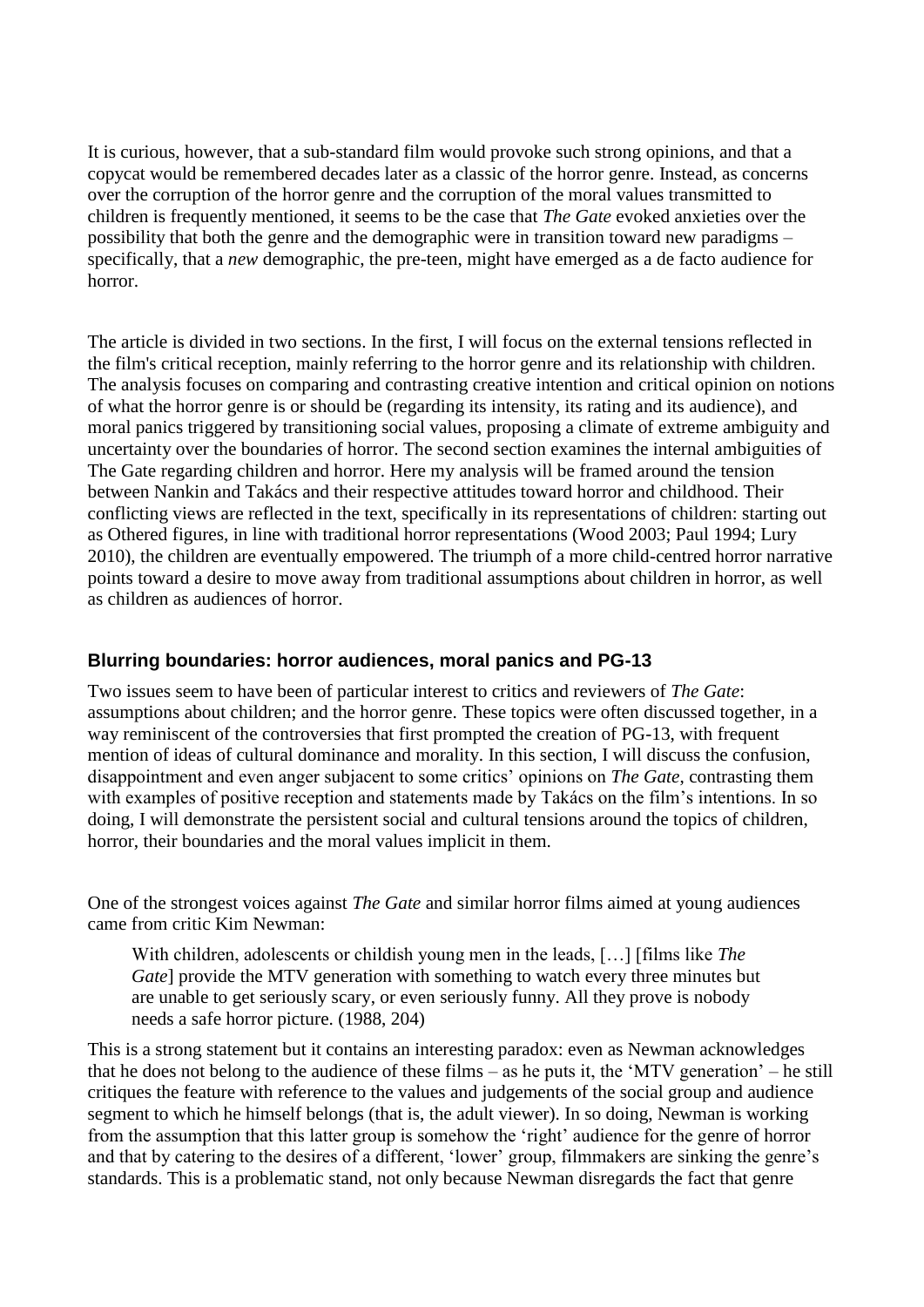definitions are fluid (Geraghty and Jancovich 2008), but also because of his failure to consider that what is 'safe' for an adult might indeed be 'seriously scary' for a child.

Similar thoughts are expressed by Andrew Dowler in his review: 'At worst, [*The Gate* is] flat and pointless. At best, though, there's nothing great, nothing to give any but the least experienced viewer a rush of real pleasure or thrill' (1987). Like Newman, Dowler appears to have a very strict idea about what is and is not horror – the writer even opens his review with a lengthy distinction between 'extreme horror' and the mainstream ('horror for people who don't like horror'). The idea of different kinds of horror for different kinds of audiences seems to evade Dowler beyond the extreme/mainstream divide: at one point, the critic illustrates *The Gate*'s inferiority by referencing the extreme ('real horror') way of handling characters, citing as his example *Evil Dead II* (Sam Raimi, 1987) – an adult-oriented film rated X in the United States and R in Canada (Dowler 1987). This preconception of horror's default demographic impedes him, like Newman, questioning if those 'least experienced viewers' (that is, children) could perhaps be the very audience targeted by this film.

What we may also deduce from both Newman and Dowler's positions is that in this case, the film's genre trumped its rating when it came to audience expectations: the PG-13 label was in itself not enough to suggest that *The Gate* might be articulating a child-friendly level of terror, thus revealing the still-ambiguous position of this classification in the industrial and cultural contexts. For these two authors, the genre of horror holds strong connections with a certain rawness of visuals, themes and narratives that is, in their view, unsuitable for children. Moreover, both authors express the idea that to scale down the film's intensity is equivalent to lowering its quality and appeal, therefore implying strong notions of an adult-dominated cultural environment.

These attitudes are often mentioned by director Tibor Takács in interview:

I remember at the time people were always comparing *The Gate* to *A Nightmare On Elm Street* [Wes Craven, 1984] or something where to me the films had a completely different type of audience. The movie was always intended for tweens. (Saucedo 2012)

Again, the idea of confusion surrounding the film's audience seems to be linked to the strong cultural associations inherent to the horror genre. Despite having been established three years prior to the release of *The Gate*, PG-13 does not seem to have yet built a strong identity. This is further evidenced in the way *The Gate* is remembered and how it is interpreted by today's viewers, particularly with regards to their expectations from a 1980s' horror film. In the DVD feature commentary, Takács comments on the disappointment felt by some viewers at the film's ending, which, as the director explains, some modern horror fans describe as 'a cop out' (Takács, Nankin and Cook 2009). As Takács has expressed elsewhere in interviews, 'Sometimes people forget it's a PG-13 movie for kids and try to match it for gore and intensity against R-rated 80s horror classics. It's really a different animal' (Orange 2009).

This perspective further underlines the idea of ratings as ambiguous reference points. Speaking about the production process of the film, the director has revealed that 'some people wanted it to be an R' (referring to the level of violence, intensity and gore used in the film), but for the director, PG-13 was the only option 'or it wouldn't make any sense' (Takács, Nankin and Cook 2009). In the director's view, the concept of children digging up a hole to hell was 'strictly the fantasy of an eleven-year-old. I don't think many fifteen or sixteen-year-old were going to be thinking about that'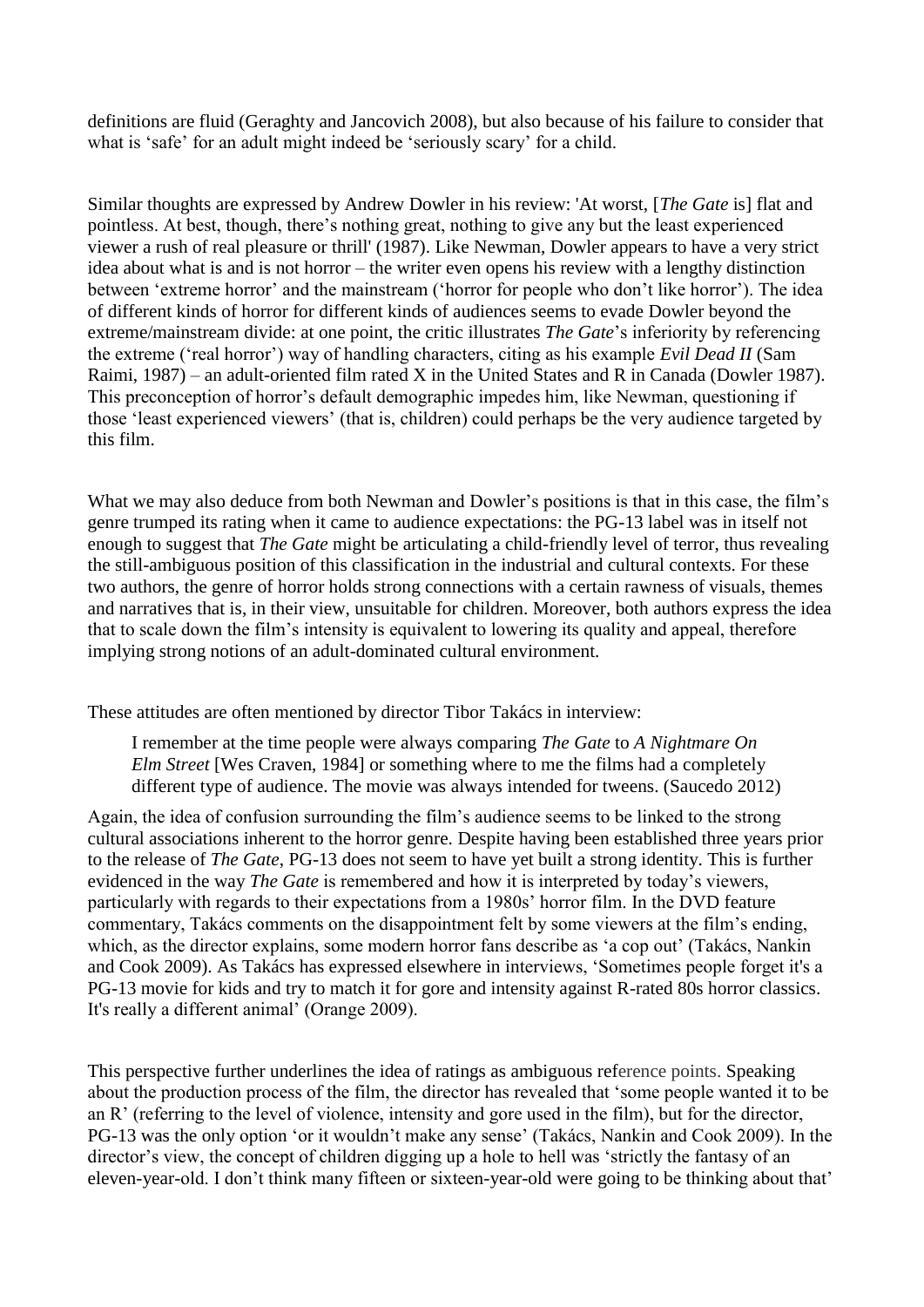(ibid.). For Takács, the rating to aim for must match the film's content and target audience rather than its genre expectations. Furthermore, the director suggests very clear demographics for each rating – pre-teens for PG-13 and teenagers for  $R -$ , as well as clear thematic trends: for example, adventure, family and personal empowerment in PG-13 films like *The Gate*, and romance and sexuality in R-rated franchises such as *Nightmare on Elm Street* and *Friday the 13th* (Sean S. Cunningham, 1980).

Nevertheless, the fact that this distinction does not appear to be readily made by horror fans in relation to the films of the 1980s indicates the degree to which PG-13 was not universally perceived to be a child-oriented classification, particularly when applied to a horror film. Collective agreement was never reached on the right classification for *The Gate* franchise: when plans for *The Gate 2: The Trespassers* (Takács, 1990) were made, the filmmakers were instructed by producers to aim for an R rating, despite the sequel remaining very close in spirit to the original. Coincidence or not, *The Trespassers* was not a commercial success.

These ideas about the horror genre and its suitability or lack thereof for children have a certain morality implicit to them. Concerns about the potential message children might get from watching *The Gate* are a key point in several reviews, most notably Andrew Dowler's characterisation of the film as a 'vicious, venal lie' which, he continues, undermines

the value of truth, truth presented as fable or allegory so that all of us, and especially the kids, can see quite clearly the operations of good and evil, virtue and vice, innocence and experience, strength and weakness - the actions of human beings and their consequences - particularly their consequences. […] [*The Gate*] denies all your hard-earned knowledge and all the knowledge you hope and pray your kids are going to grow into. (Dowler 1987)

This paragraph shows a very specific notion of good values, based on the experiences and models of the older generations. On the subject of death, for example, this critic repudiates *The Gate*'s choice of bringing characters back to life in its 'impossibly happy ending': 'This is a movie that feeds into that infantile misapprehension' that death can be reverted (ibid.). By contrast, Johanna Steinmetz, writing for the Chicago Tribune, read the film as morally sound and life-affirming. She begins with the words 'once upon a time', and repeatedly evokes the idea of fairy tale narratives and a family-friendly atmosphere, 'perfectly adapted to living room viewing' (Steinmetz, 1987). She eventually defines *The Gate* thus:

This is good-natured terror […] This is terror with a moral (the trouble starts when the parents leave their kids alone for the weekend). And this is terror with a heart (nobody stays dead). (ibid.)

In the same spirit, for critic Gordon Walker at the core of *The Gate* is 'a charming fantasy-fable about love' with a 'shamelessly positive' message 'to and about young people' (Walker, 1988). With no mention of 'the MTV generation', its moral and cultural decadence or the state of the horror genre, these critics embody a different set of values and beliefs about childhood, the place of children in wider cultural spaces and what comprises child-appropriate viewing. That such different viewpoints existed in relation to the same text suggests a moment of transition in social attitudes, particularly as the more strongly worded criticisms are those which directly relate to change, either in perceptions of horror and its audiences or the moral values depicted in children's entertainment.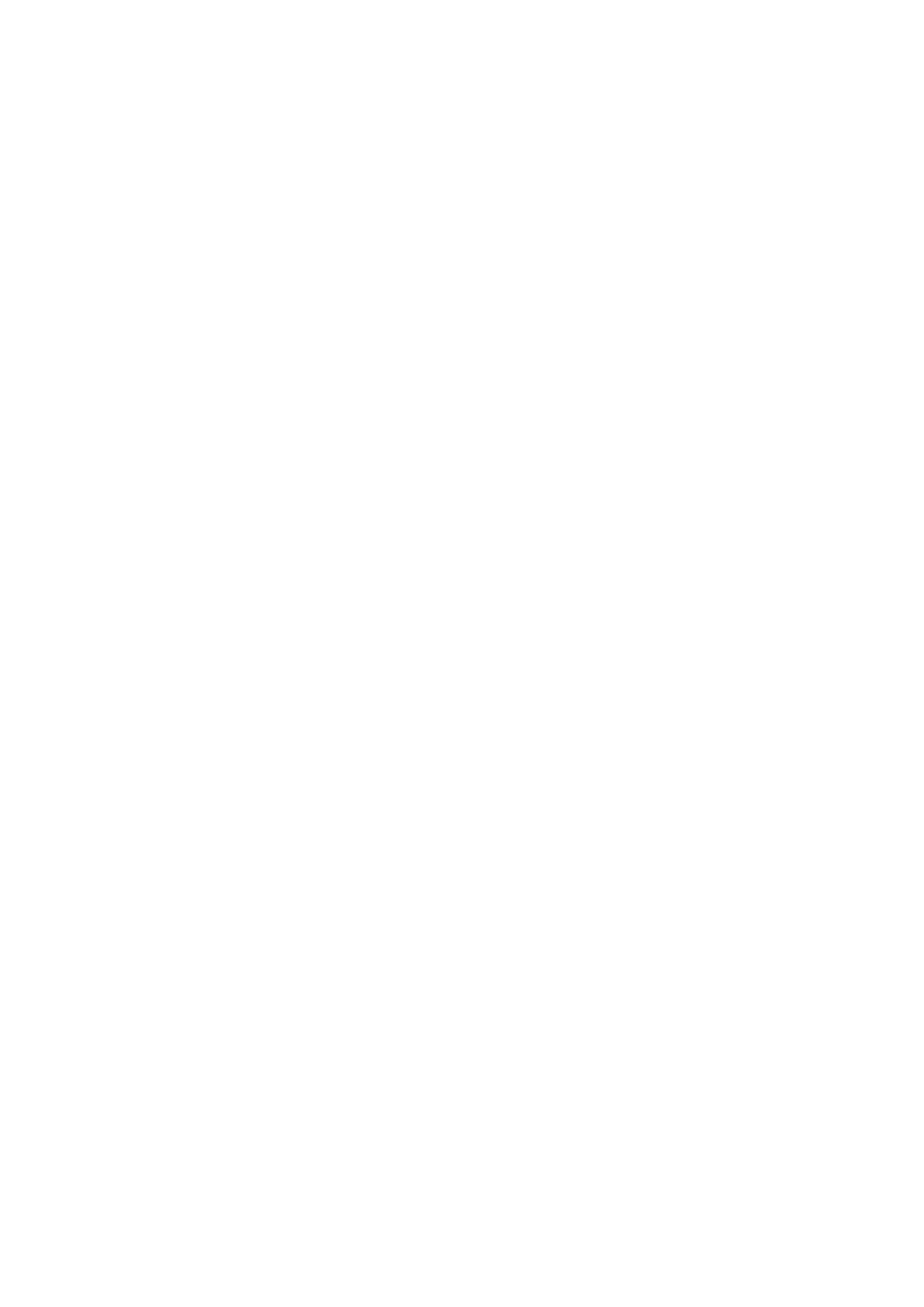### **Demons or demon-slayers? Representations in between paradigms**

So far, I have shown how opposing views on childhood and horror were circulated in the critical reception of *The Gate* and argued that this split points toward a moment of change. In this section, I will reinforce this argument by analysing the differences of opinion and creative vision between the film's director and writer. By referring to divergences during production and, more specifically, to the film's representations of children, I will suggest that *The Gate* as a text is, like its reception, positioned in between different perspectives on the position of children in relation to horror.

In Michael Nankin's original draft of *The Gate*, Glen and Terry were younger children, respectively eight and nine years old. The characters were later aged up (as played by Stephen Dorff and Louis Trip respectively) in order to match the film's new direction as a family-friendly feature. In the DVD feature commentary, Nankin expresses reservations about the success of the change, revealing that he 'never quite felt like [he] really made the characters old enough.' These hesitations are in contrast with Tibor Takács' own feelings on the subject: 'I always thought they were ageappropriate […] They're plain ten-year-old […] That's part of the charm of the movie, the reality of those kids' (Takács, Nankin and Cook 2009).

This disagreement between Nankin and Takács is one of many which reflect the two filmmakers' clashing opinions about children and childhood. On this specific instance, the two demonstrate different approaches to Glen and Terry's demographic: while Nankin has trouble evoking a clear picture of a pre-teen, Takács seems to know this group's 'reality'. More than an instance of one filmmaker being right over the other, this divergence suggests different understandings of childhood and its boundaries. Nankin segments childhood in two (young children and teenagers) and therefore has trouble picturing a character in between, whereas Takács appears to recognise childhood as a more complex and segmented period.

These opposing views are also revealed in the film's representations. Let us first look at Michael Nankin's thoughts on the child characters:

Everything they do is wrong. Everything they do they're not supposed to do, or is cruel, or is dangerous. And they basically get what they deserve. […] I always thought horror movies become scarier if your protagonist deserves bad things. You're just waiting for them to get their come-uppance. (ibid.)

This quote is reminiscent of film scholar William Paul's thoughts on children in the horror film, particular the popular figure of the demonic child. For Paul, characters of malevolent children engage the (adult) audience's notion of 'physical harm for the child's own good,' (Paul 1994) and dramatically focus on the pleasure the adult viewer finds in the discovery of evil in the child as well as in its eventual punishment. These child characters are described by Paul as being on the cusp of puberty and possessing a disturbing balance of precociousness and regressiveness in their character and behaviour.

Their precociousness often relates to the difference between what they know or do and what is socially perceived to be the appropriate behaviour or level of knowledge for a child (notions of displaced sexuality, for example, are often explored) (Paul 1994, 282-283). Other authors have studied this horror archetype, including Robin Wood, who dubbed it the 'Terrible Child' (2003). This way of representing children can be seen to be related to a particular set of social and cultural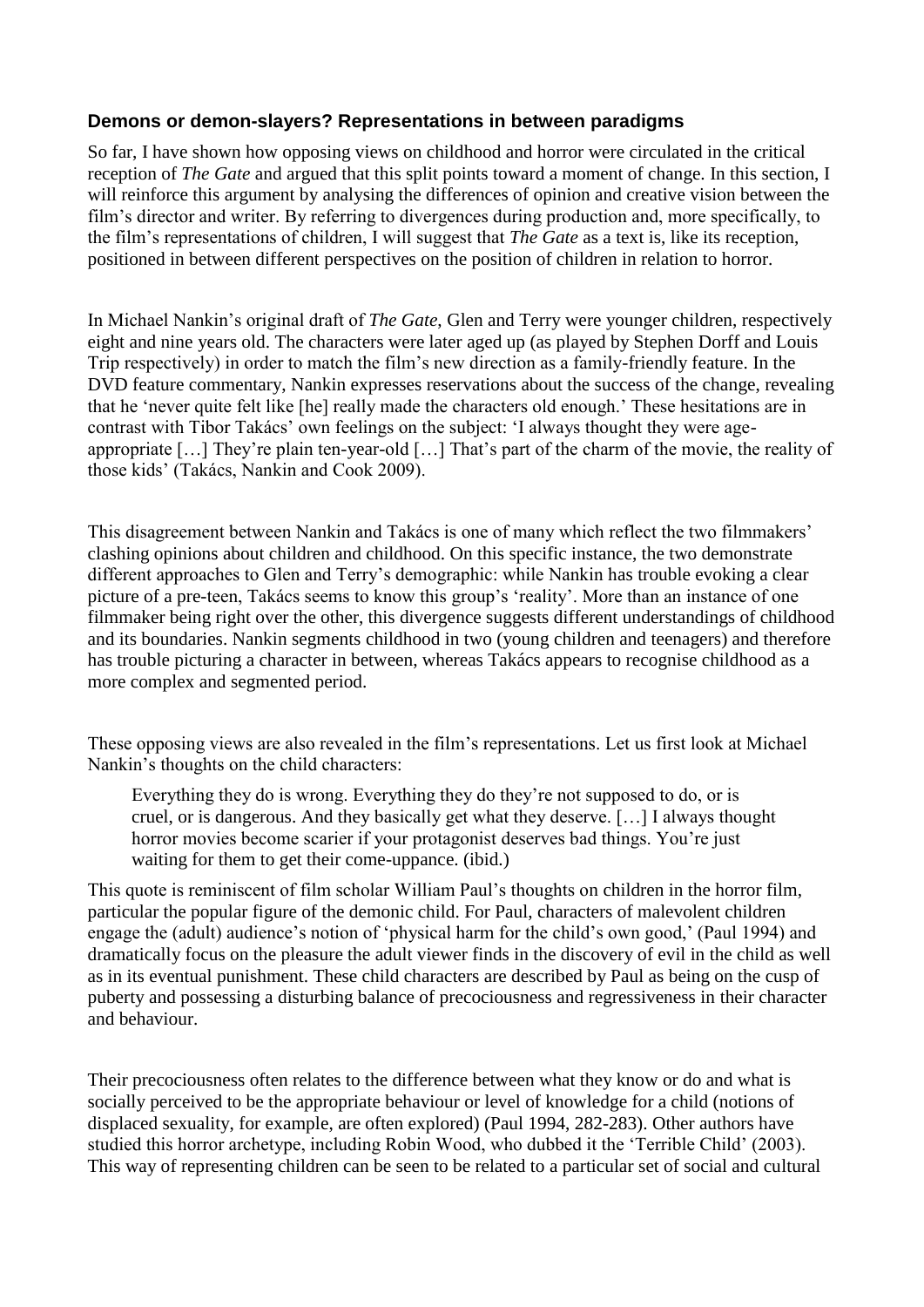beliefs about children and childhood, specifically the idea that children are vulnerable innocents, in opposition to adults, who must bear the weight of knowledge about life but are also better equipped to make good decisions (Jenkins 1998). It is not difficult to find similarities between the Terrible Child and the characters of *The Gate*. In fact, elements of the script and the mise-en-scene often explicitly point towards it, such as Glen's tree-house (a symbol of childhood) having been built on a tree which is literally rooted in hell; or the damage left on the roof of the house by Glen's rockets, reminiscent of Carrie's apocalyptic fury in Brian de Palma's horror classic of 1976. But it is through the characters of Glen and Terry that *The Gate* refers most specifically to the evil child tradition in horror.

Terry, for example, is described by Glen's father as confused, angry and destructive; traits that are attributed to his lack of adult supervision and which he expresses through his enjoyment of acts of mild animal cruelty. Furthermore, his unconventional image is in sharp opposition to the traditional picture of the wholesome child: Terry dresses 'tough' (in dark colours, death imagery, and band patches on his jacket), listens to heavy metal music and lives in a bedroom covered top-to-bottom in band posters and images of demons and the occult. Terry's special relationship with the unseemly forces of demons and pagan mythology is further explored in one of the film's later plot points when Terry becomes a demon and turns against Glen – a warning, perhaps, of the effects of keeping bad company.

This idea of Terry as a bad influence is matched by Glen's extreme vulnerability: as Glen says at one point in the film, he would jump off a bridge if Terry did. Unlike Terry, Glen is under constant adult supervision and relies on his parents, the babysitter, his older sister and Terry for protection and guidance. This reliance on authority, however, does not stem from the boy's exemplary obedience but from his crippling insecurity which later leads to overwhelming feelings of guilt and a fear of/desire for punishment. These feelings of guilt initially appear out of place but have been intentionally planted in the script by Michael Nankin, who often refers to Glen's guilt during his feature commentary. For example, when describing Glen's emotional state during one of the first scary scenes with the demons, Nankin speaks not of anxiety or fear but of guilt (Takács, Nankin and Cook 2009). This guilt is presumably Glen's response to his parents' anxieties and their mistrust of his character, and closely relates to the overwhelming punishments delivered to (and, in part, desired by) him: in Glen's mind, if his parents think he is capable of being bad then he must be so; and if he is bad, he must be punished.

The articulation between Glen's guilt and his simultaneous fear of and desire for punishment is very clear in Nankin's 'favourite scene', in which the demons incarnate Glen's parents. Believing these demon-parents to be real, Glen runs into their embrace – only to hear his demon-dad roar, 'You've been bad!' and attempt to strangle him to death. Glen is eventually able to defend himself by pushing his fingers into his demon-dad's eyes until his head erupts in a pulpy mess. Glen looks at his hands in shock and horror: they are covered in his father's 'blood'. Nankin describes this scene as 'five really good ideas: the parents come home, you've been bad, dad tries to kill you, you kill your father while your mother laughs' (Takács, Nankin and Cook 2009). This description suggests strong negative emotions: the guilt of having non-filial thoughts and of disappointing, as well as the fear of punishment and of humiliation – all of these are central to Glen's character.

These representations, alongside their creator's comments, are illustrative of a particular view of children. This perspective can be linked to the horror genre's tradition in representations of children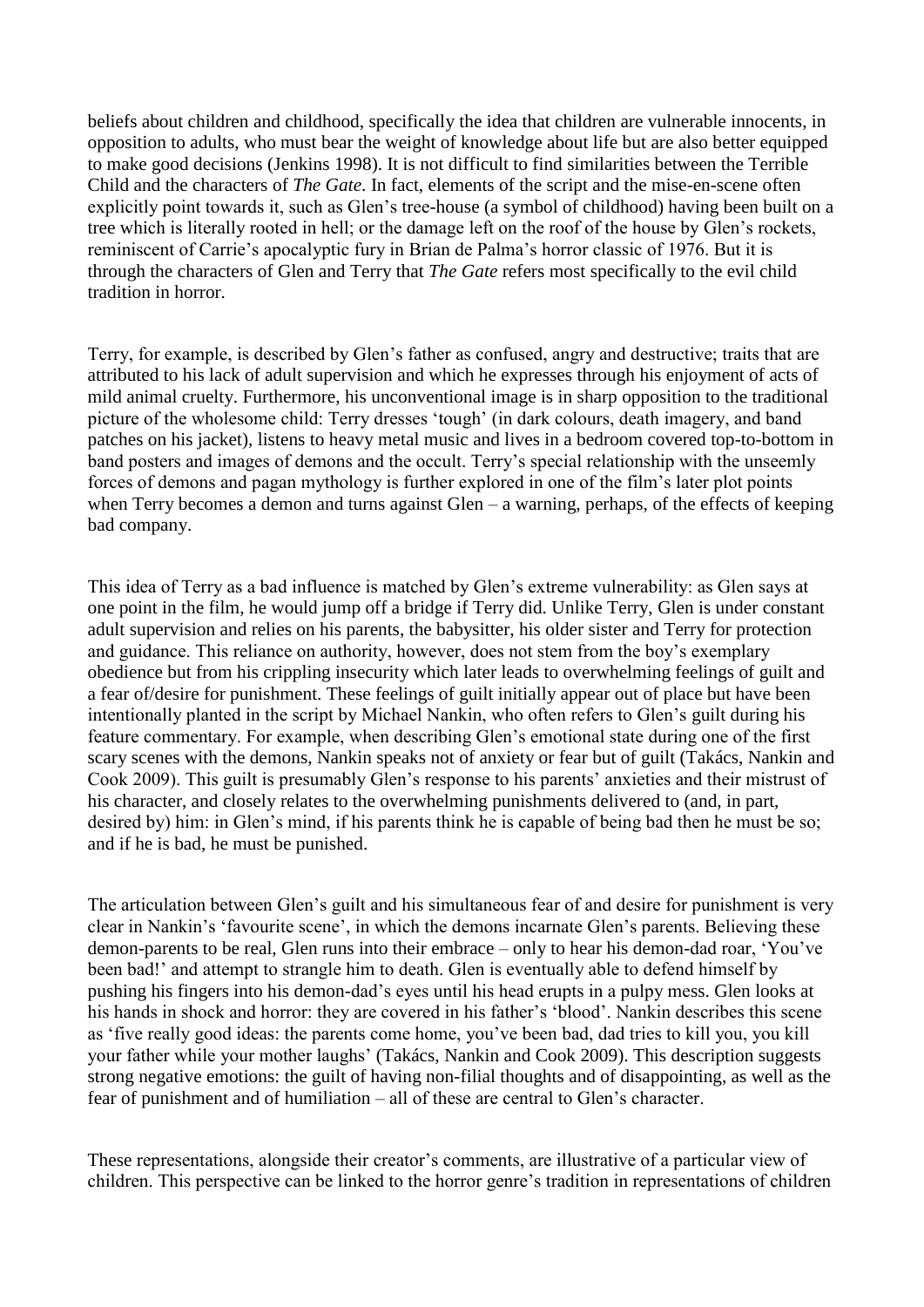(both as evil and as vulnerable innocents), but it also circulates certain social and cultural positions of its time, namely certain firm-handed parenting styles of the period (Stearns 2003), and a number of anxieties related to children and the potential negative effects of external influences – horror films, as suggested by *The Gate*'s own critical reception, but also comic books, heavy metal music and the depiction of violence and amoral behaviour in the media (Medved 1993; Barker and Petley 2001).

But while the representations in *The Gate* circulate all of the above, they also negotiate a different perspective. Takács comments emerge as a counter-point to Nankin's views: for the director, the film's intent was to tap into 'nostalgia about childhood and, if you're a kid, your experience as a kid' but it was important that it not be 'mean-spirited', a characteristic Takács felt was overpowering in 1980s' horror (Takács, Nankin and Cook 2009). Instead, he wanted to tell a story that was enchanting. This desire, coupled with the film's strong commitment to stay with the children's point of view, is part of what altered the tone of the film and its representations. In Takács vision, *The Gate* was not a film about children being demons or worrying that they might be; rather it was about overcoming demons, about children 'empowering themselves' (Saucedo 2012).

This attitude comes across most clearly in Glen's character development. In the first two thirds of the film, Glen is a cowering, weepy picture of sadness, stuck in a routine of running, hiding and submission. As the film progresses, however, Glen transforms into a driven, strong and confident child. Two scenes illustrate this progression. First, the resolution to the 'You've been bad!' sequence. Although this segment reveals the extent of Glen's anxieties through a symbolic patricide and illustrates the boy's feelings by showing the 'blood' on his hands, it ends on a note of innocence: the 'blood' magically disappears from Glen's hands, much to his amazement – his blame has been lifted. The second illustration comes at the end of the film, after Glen banishes the Demon Lord back to hell. The film's colour palette sets the tone: dark clouds dissipate and a new dawn shines through, its rays reaching the hero boy. Later on, this new beginning and the idea of Glen as a new child is apparent in his body language: chin up, chest out, a confident stride and a happy smile on his face. Thus, in the end Glen defies rather than conforms to expectations of the vulnerable child.

Likewise, Terry ultimately proves a parody of the evil child as the film deconstructs his 'tough' image: while listening to his heavy metal records, Terry jumps on his bed and, throwing his rainbow bedcover around his head like a cloak, pantomimes the lyrics. These child-like touches are supplemented with suggestions of his vulnerability, both physical and emotional: his 'nerdiness' (skinny body, glasses), as well as his grief over his mother's recent death and the impossibility of finding comfort in his absent father. Critical perception of his character is also telling: one reviewer describes Terry as especially 'cute' in his suggestion of the 'owlish curiosity and sarcasm of a bookish 12-year-old' (Wilmington 1987); another speaks of him as a 'lonely child' (Steinmetz 1987). These comments indicate that two of his Terrible Child attributes – his knowledge of adult secrets and his destructiveness – were not perceived to be evidence of a dangerous nature. Instead, the former was seen as a product of positive curiosity and the latter a result of Terry's sadness. Furthermore, this reception shows that Terry elicited sympathy from adult viewers, a notion that does not apply to traditional evil child characters.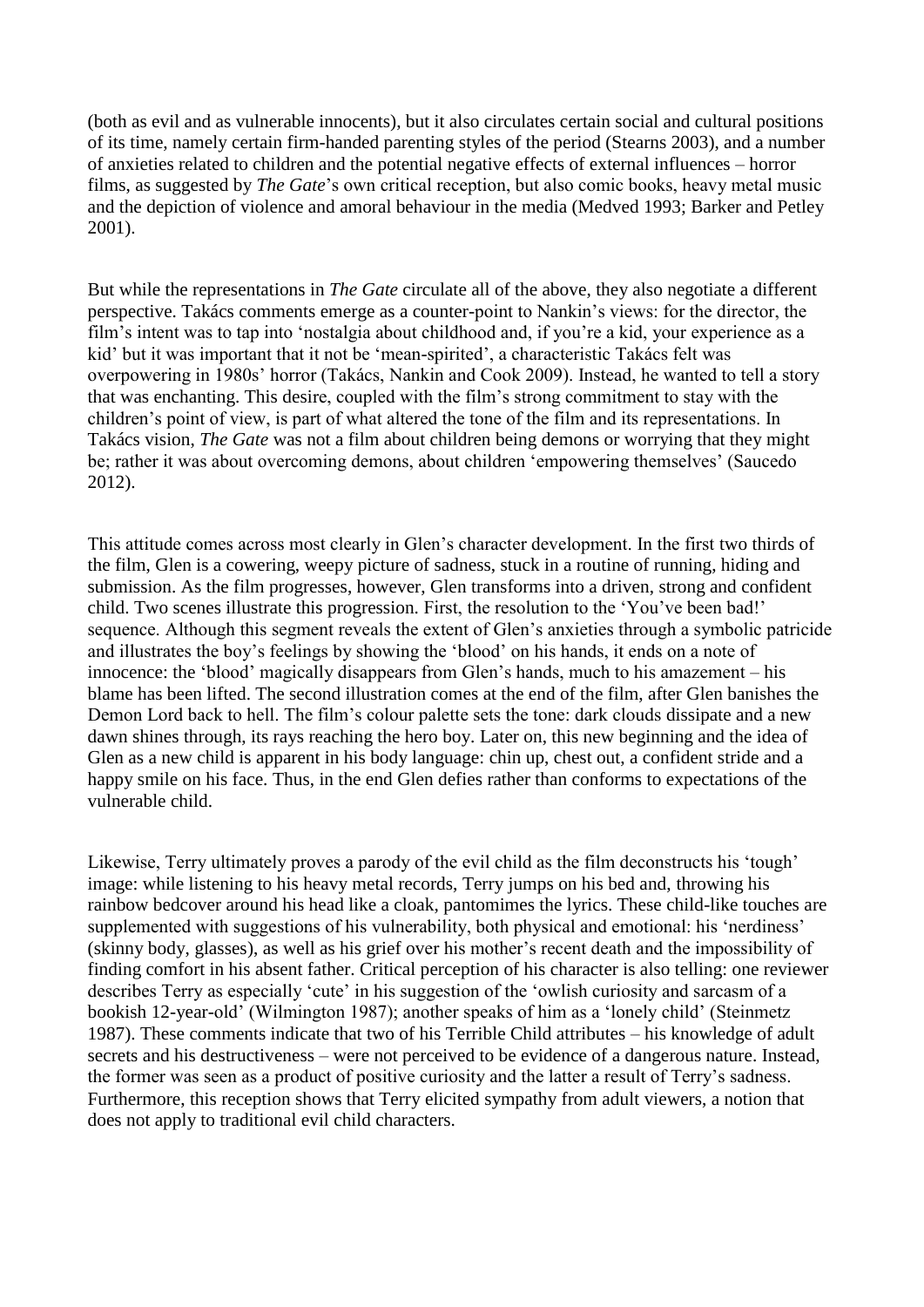These details and developments within the characters of Terry and Glen reveal a nuanced negotiation of different perspectives of childhood within *The Gate*. If on the one hand, there are suggestions of child characters as projections of adult anxieties and reflections of traditional ideas about children and innocence, on the other, *The Gate* seems to want to move away from these attitudes and into a more segmented and complex notion of childhood. As the critical reception also indicates, the juxtaposition of these two views suggests the tensions and struggles of a period of social change.

# **Conclusion**

In this article, I have demonstrated *The Gate* to be a film caught in a transitional moment. From its production to its reception, this is a feature marked by ambiguity, tension and the struggles of negotiating different, often opposing, perspectives and attitudes about both children and the horror genre. As my analysis has shown, many of the debates around *The Gate* were to do with the ongoing change in social attitudes about children, specifically the unresolved issue of the pre-teen as a separate social group from teenagers and younger children. The struggles around this topic were reflected in the anxieties around PG-13 (Vaughn 2006 117), particularly where the rating could be applied to previously-restricted material.

This uncertainty was striking when the new classification was tied to the horror genre, which in previous decades had been strongly associated with films which were heavy, dangerous and not child-friendly (Newman 1988) – the opposite of what the PG-13 classification appeared to promise as it was opened up to minors. Indeed, to achieve the PG-13 rating with a horror title, filmmakers needed to tailor their material to the unrestricted audience. This included a lowering of the intensity and violence but also, and perhaps most importantly, a change in point of view.

This shift in perspective is what *The Gate* illustrates. In order to make the film more appealing for the demographic he wished to target, Takács chose to base his narrative on child-friendly themes, such as adventure and friendship, instead of the more common theme of sexuality found in teenoriented films of the same period, such as the *Friday the 13th* or *Nightmare on Elm Street* series, or the social concerns of adults expressed in films like *Deliverance* (John Boorman, 1972) or *The Exorcist* (William Friedkin, 1973). Additionally, the child was given a far more central role. This is not to say that the child had been ignored in horror previously; on the contrary, it proliferated, but heavy with Otherness, in the figures of a sociopath, a demon, the Antichrist, an alien, a ghost and so forth (see Wood 2003; Paul 1994; and Lury 2010). Bringing the child to the centre, therefore, implied not added visibility but added humanity. In *The Gate* the child character metamorphoses from an object of repulsion to an object of identification and empowerment for the viewer.

This is a major transition for horror. Not only does it challenge recurrent horror motifs and trends, it disputes a common assumption about the genre's proper audience. This was not without opposition, as the conflicted reception of *The Gate* illustrates. What its example reveals is not a moment of complete transformation in the horror genre but a period of adaptation, conflict and emerging attitudes, with repercussions lasting to the present day, when horror aficionados still discuss the problem of the 'deterioration' of horror. The aim of this article was not to resolve this conflict but to point out the relationship between its beginnings and other cultural and social transitions of the period: a reconfiguration of the concept of childhood and the introduction of the PG-13 rating.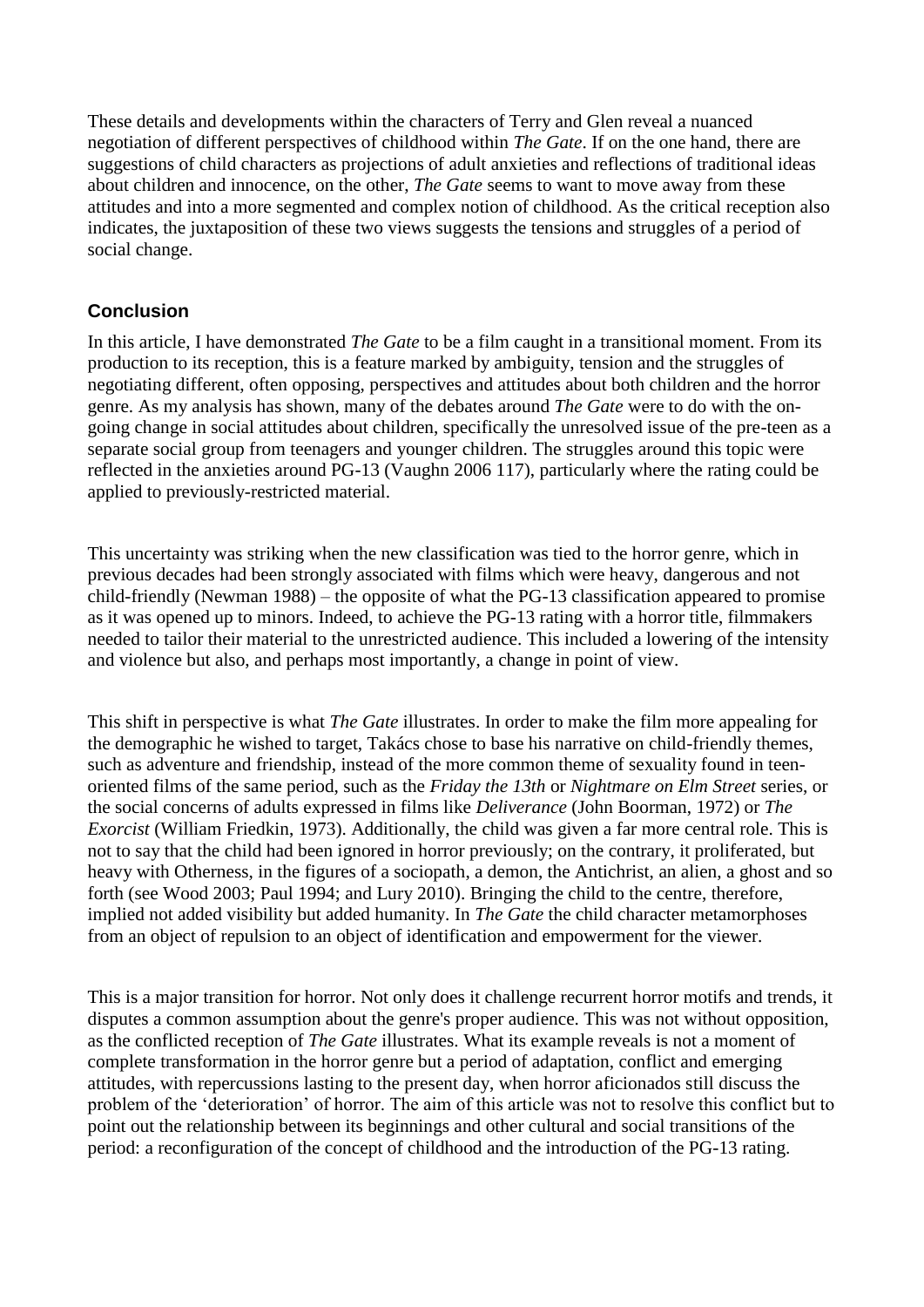# **References**

Barker, M. and Petley, J. (2001) *Ill Effects: the Media/Violence Debate*, London: Routledge

Box Office Mojo 'The Gate' Accessible at [http://www.boxofficemojo.com/movies/?page=main&id=gate.html.](http://www.boxofficemojo.com/movies/?page=main&id=gate.html) Accessed 20 January 2014

Crow, D. (2013) 'New Carrie TV Spot Warns of R-Rating', DenOfGeek.us, [online], 23 September. Accessible at [http://www.denofgeek.us/movies/carrie-remake/196688/new-carrie-tv-spot-warns-of](http://www.denofgeek.us/movies/carrie-remake/196688/new-carrie-tv-spot-warns-of-)r-rating. Accessed 27 December 2013

Dowler, A. (1987) 'The Gate', *Cinema Canada*, July/August. Accessible at [http://cinemacanada.athabascau.ca/index.php/cinema/article/view/3659/3697.](http://cinemacanada.athabascau.ca/index.php/cinema/article/view/3659/3697) Accessed 13 January 2014

Geraghty, L. and Jancovich, M. (2008) 'Introduction:Generic Canons' in Geraghty, L. and Jancovich, M. (eds) *The Shifting Definitions of Genre: Essays on labelling Films, Television Shows and Media* London: McFarland & Company, Inc., 2008 pp. 1-12

Jenkins, H. (1998) *The Children's Culture Reader*, New York: New York University Press

Lury, K. (2010) *The Child in Film: Tears, Fears and Fairy Tales*, London: I.B. Taurus

Lynch, T. (2013) '*Carrie* Secures an R Rating, Is Poised to Capture the True Horror of Adolescence', Grantland.com, [online], 24 September. Accessible at [http://www.grantland.com/blog/hollywood-prospectus/post/\\_/id/87903/carrie-secures-an-r-rating-is](http://www.grantland.com/blog/hollywood-prospectus/post/_/id/87903/carrie-secures-an-r-rating-is-)poised-to-capture-the-true-horror-of-adolescence. Accessed 27 December 2013

Medved, M. (1993) *Hollywood vs America*, New York: Harper Perennial

Newman, K. (1988) *Nightmare Movies: A Critical History of the Horror Film, 1968-88*, rev. ed.*,*  London: Bloomsbury

Orange, B. A. (2009) 'Exclusive: Tibor Takács Takes Us Back Through *The Gate: Monstrous Special Edition'*, MovieWeb.com, [online], 20 October. Accessible at [http://www.movieweb.com/news/exclusive-tibor-takacs-takes-us-back-through-the-gate-monstrous](http://www.movieweb.com/news/exclusive-tibor-takacs-takes-us-back-through-the-gate-monstrous-)special-edition. Accessed 5 September 2013

Paul, W. (1994) *Laughing, Screaming: Modern Hollywood Horror and Comedy*, New York: Columbia University Press

Prince, S. (2000) *A New Pot of Gold: Hollywood Under the Electronic Rainbow, 1980-1989*, New York: Scribner

Saucedo, R. (2012) 'Badass Interview: The Gate's Tibor Takács', BadassDigest.com, [online], 9 February. Accessible at [http://badassdigest.com/2012/02/09/badass-interview-the-gates-tibor](http://badassdigest.com/2012/02/09/badass-interview-the-gates-tibor-)takacs/. Accessed 5 September 2013

Stearns, P. (2003) *Anxious Parents: A History of Modern Childrearing in America*, New York: New York University Press

Steinmetz, J. (1987) 'Terror Swings With Humor in The Gate', *The Chicago Tribune,* 18 May. Accessible at [http://articles.chicagotribune.com/1987-05-18/features/8702060728\\_1\\_tibor-takacs](http://articles.chicagotribune.com/1987-05-18/features/8702060728_1_tibor-takacs-)terror-william-beeton Accessed 20 January 2014

Thompson, K. (2004) 'Violence, Sex, and Profanity in Films: Correlation of Movie Ratings with Content', *Medscape General Medicine*, 6(3), 3

Vaughn, S. (2006) *Freedom and Entertainment: Rating the Movies in an Age of New Media*, Cambridge: Cambridge University Press